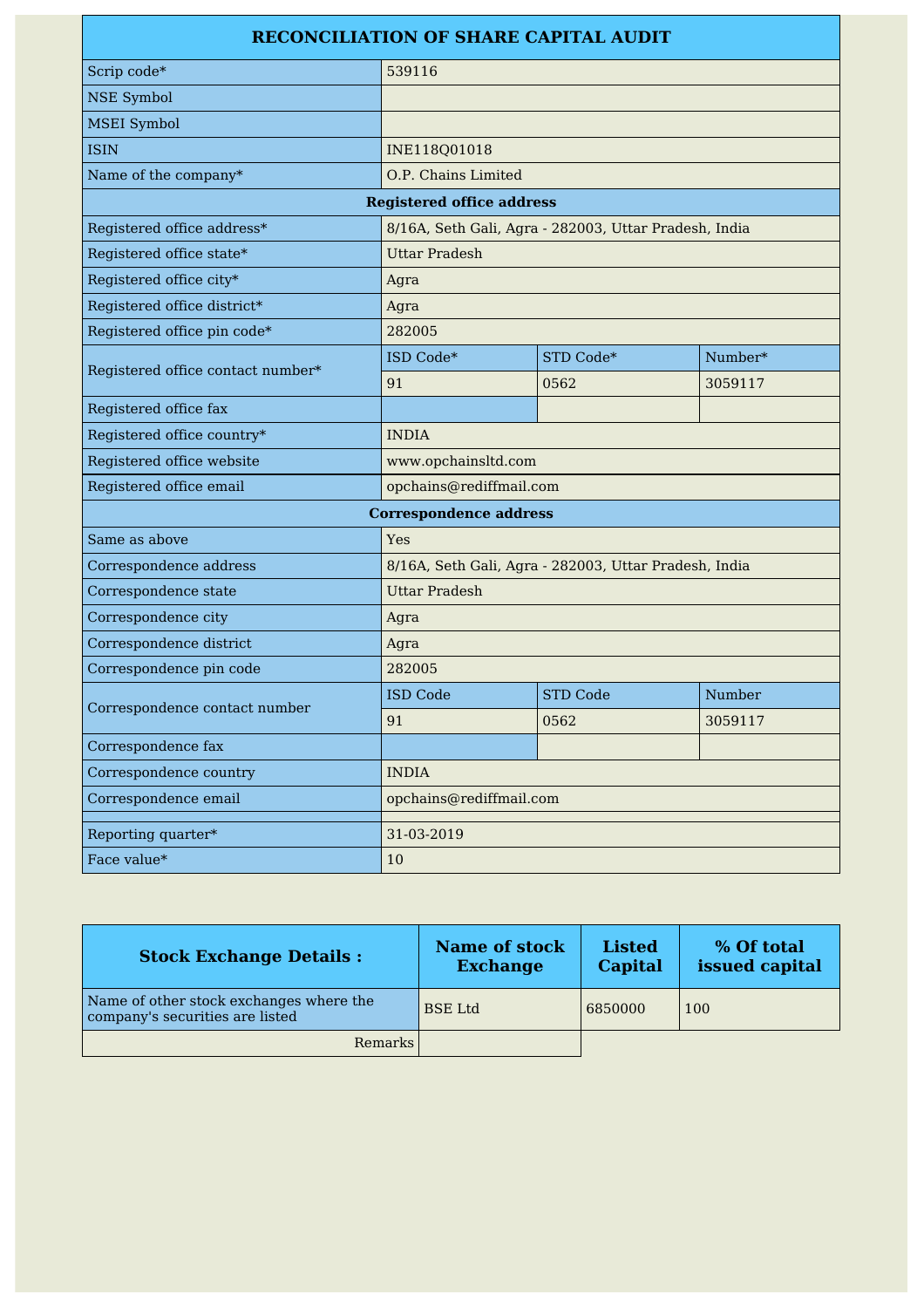| <b>Capital Details:</b>                                                              |                     |                              |
|--------------------------------------------------------------------------------------|---------------------|------------------------------|
|                                                                                      | Number of<br>shares | % Of total issued<br>capital |
| Issued capital*                                                                      | 6850000             |                              |
| Listed capital (BSE) (As per company records)*                                       | 6850000             | 100                          |
| $\vert$ Held in dematerialised form in CDSL*                                         | 3260100             | 47.59                        |
| $\vert$ Held in dematerialised form in NSDL*                                         | 3589900             | 52.41                        |
| Physical*                                                                            | 0                   | $\overline{0}$               |
| Total no.of shares*                                                                  | 6850000             | 100                          |
| Reasons for difference if any, Between issued capital and listed<br>$capital*$       | 0                   |                              |
| Reasons for difference if any, Between issued capital and total<br>number of shares* | 0                   |                              |
| Reasons for difference if any, Between listed capital and total number<br>of shares* | $\Omega$            |                              |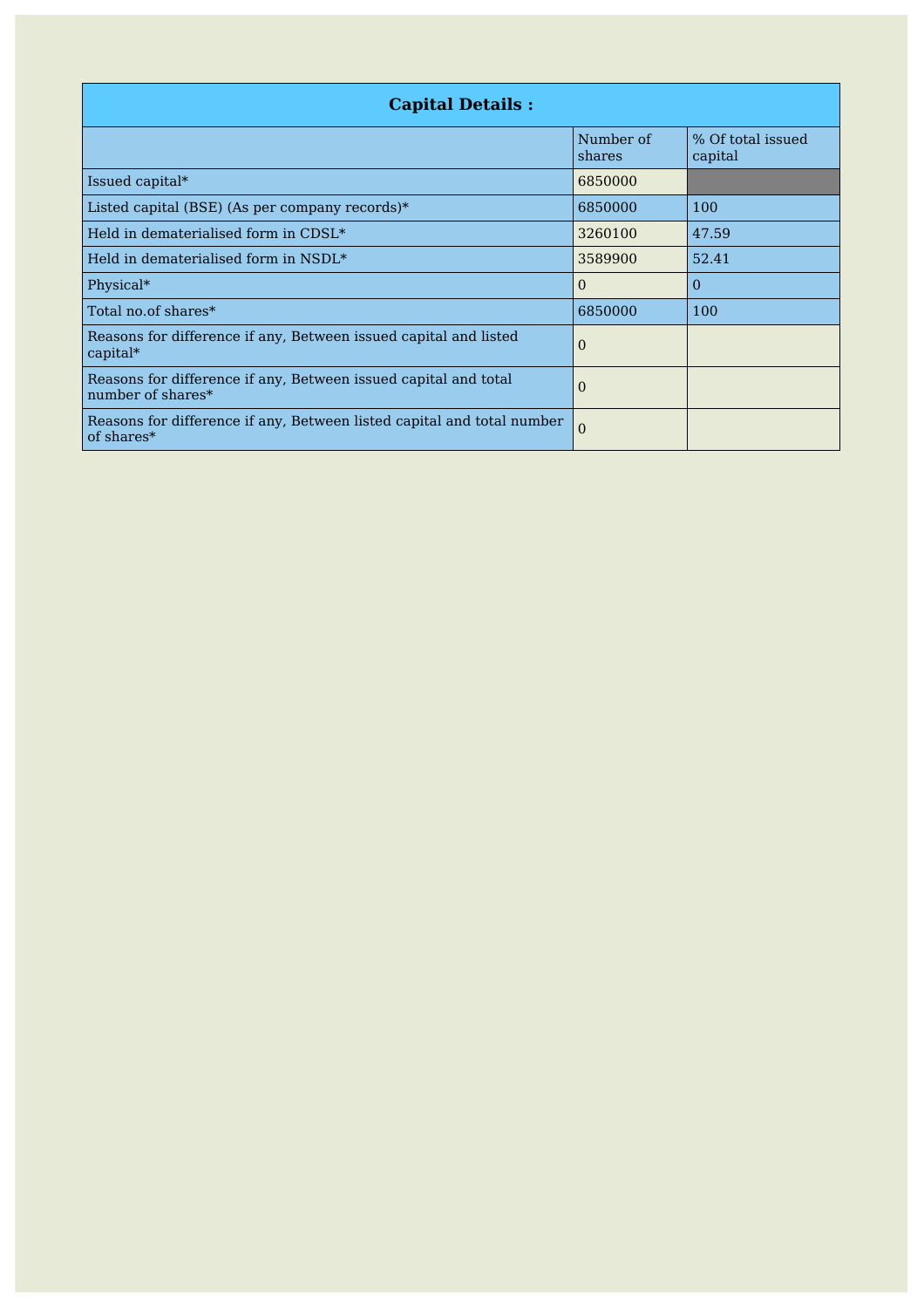#### **Certifying the details of changes in share capital during the quarter under consideration as per Table below :**

Whether changes during the quarter\*  $N$ 

| Register of members is updated*                                                                                   | Yes:      |
|-------------------------------------------------------------------------------------------------------------------|-----------|
| If not, Updated upto which date                                                                                   |           |
| Reference of previous quarter with regards to excess dematerialised shares, If any.                               | <b>NA</b> |
| Has the company resolved the matter (excess dematerialised shares mentioned above) in the current<br>quarter $?*$ | <b>NA</b> |
| If not, Reason why?                                                                                               |           |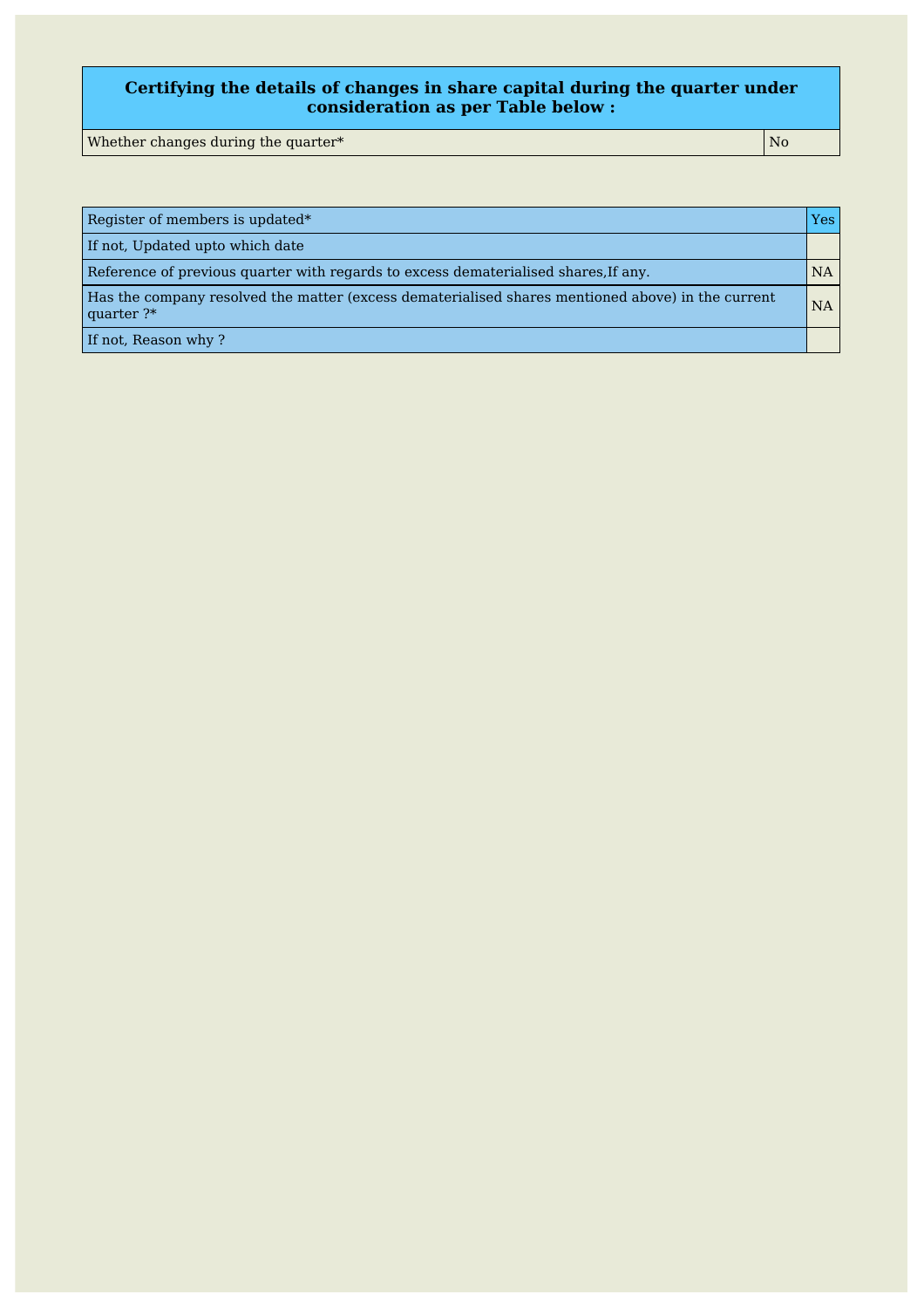#### **Mentioned the total no.of requests, If any, confirmed after 21 days and the total no.of requests pending beyond 21 days with the reasons for delay**

| Total no.of demat requests     | No.of requests <sup>*</sup> | No.of shares* | Reasons for delay |
|--------------------------------|-----------------------------|---------------|-------------------|
| Confirmed after 21 days*       |                             |               |                   |
| Pending for more than 21 days* |                             |               |                   |
| Remarks                        |                             |               |                   |

| <b>Compliance Officer Details</b>                                              |                                                  |  |
|--------------------------------------------------------------------------------|--------------------------------------------------|--|
| Whether Qualified Company Secretary is Compliance Officer *                    | Yes                                              |  |
| Whether Compliance officer appointed                                           | Yes                                              |  |
| Name of the compliance officer*                                                | SWAPNLA GUPTA                                    |  |
| Date of Appointment                                                            | 04-08-2014                                       |  |
| Designation*                                                                   | COMPANY SECRETARY & COMPLIANCE<br><b>OFFICER</b> |  |
| Membership Nos                                                                 | ACS-29434                                        |  |
| Telephone no.*                                                                 | 91-9760788882                                    |  |
| Fax no.                                                                        |                                                  |  |
| $E$ -mail id*                                                                  | swapnlagupta@gmail.com                           |  |
| Whether any change in Compliance Officer during the previous<br>2 quarters $*$ | N <sub>o</sub>                                   |  |
| Whether the previous Compliance Officer was Qualified<br>Company Secretary *   |                                                  |  |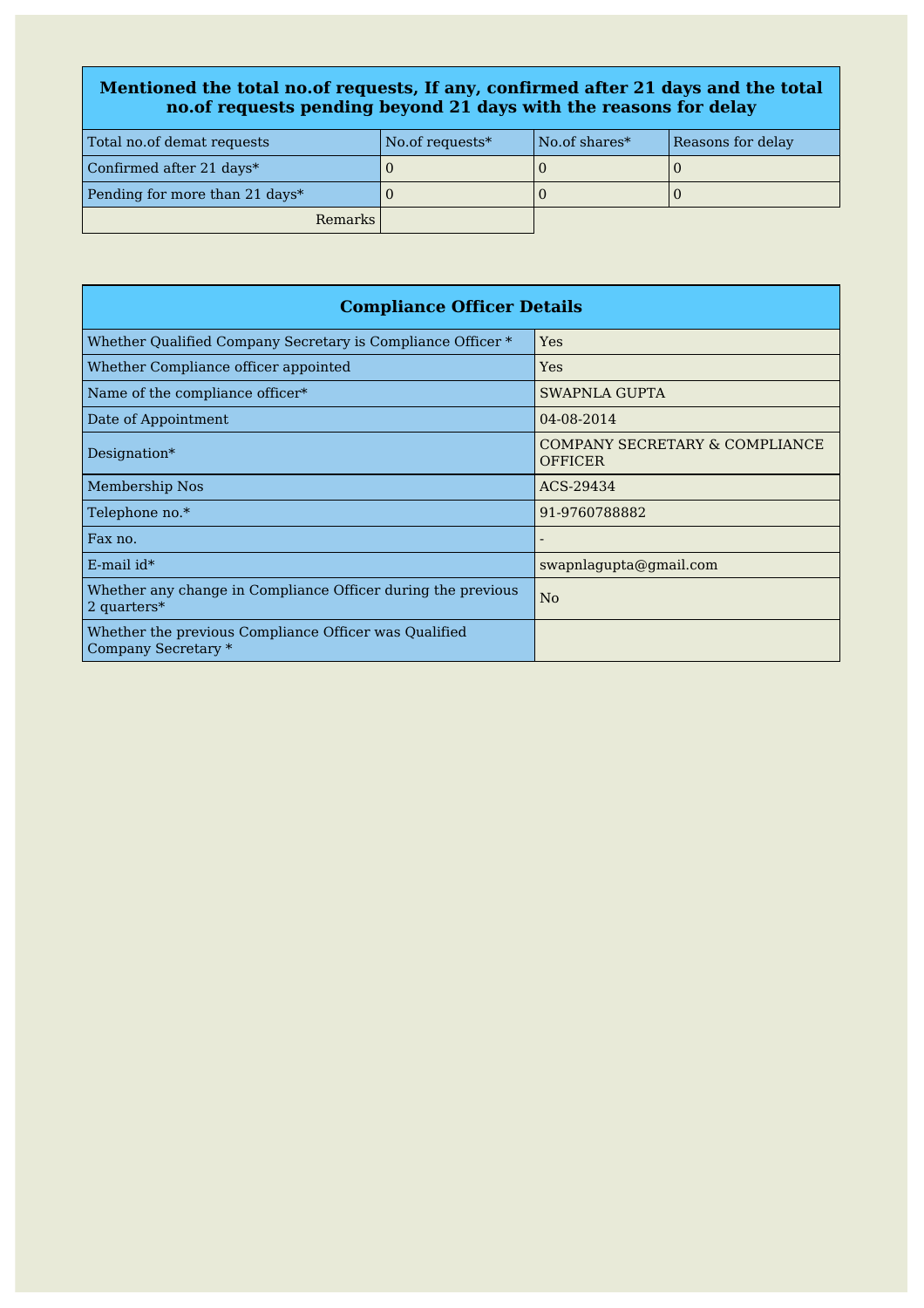## **Details of Previous Compliance Officer**

Previous Compliance Officer Name

Membership Nos

Date of Appointment

Date of Cessation